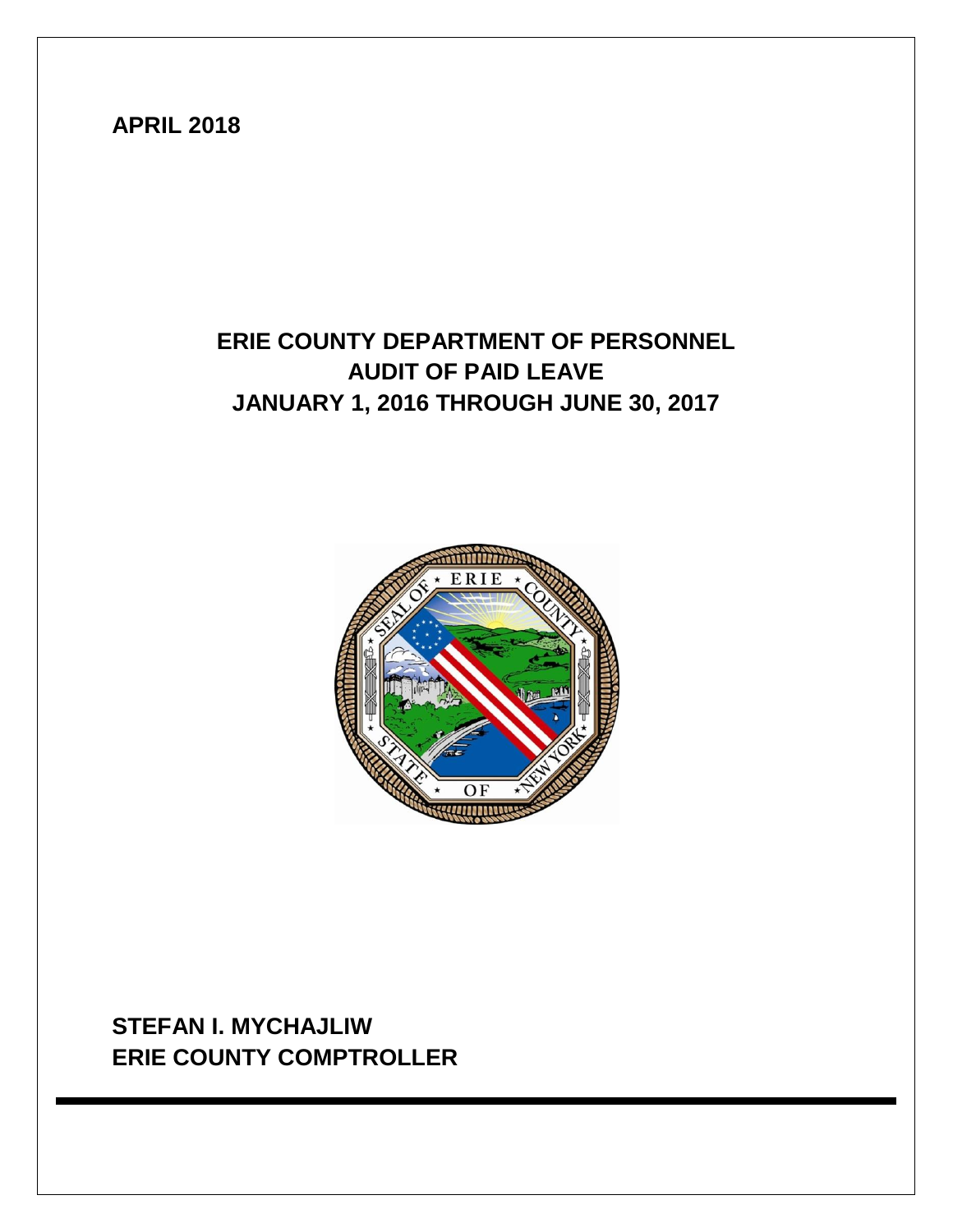### **HON. STEFAN I. MYCHAJLIW ERIE COUNTY COMPTROLLER'S OFFICE DIVISION OF AUDIT & CONTROL 95 FRANKLIN STREET BUFFALO, NEW YORK 14202**



October 16, 2017

Erie County Legislature 92 Franklin Street, 4<sup>th</sup> Floor Buffalo, New York 14202

Dear Honorable Members:

The Erie County Comptroller's Office has completed a compliance audit of the operating procedures and processes handled by the Erie County (County) Department of Personnel (Personnel) with respect to paid leave for the period January 1, 2016 through June 30, 2017.

We conducted our audit in accordance with Generally Accepted Government Auditing Standards. Those standards require that we plan and perform the audit to obtain sufficient, appropriate evidence to provide a reasonable basis for our findings and conclusions based on our audit objectives. Our objectives were to determine whether paid leave procedures comply with applicable Collective Bargaining Agreements (CBAs), New York Civil Service Laws, and the Erie County Policies and Procedures Manual (Manual); whether documentation and records are properly maintained and sufficiently support payments of leave; and whether adequate and effective internal controls related to the administration of paid leave exist. We believe the evidence obtained provides a reasonable basis for our findings and conclusions based on our audit objectives.

To accomplish these objectives, we selected and tested a sample of payroll transactions for active and separated employees from various County departments to obtain reasonable assurance that they were in compliance with established policies and procedures. Occurrences such as vacation, sick leave, personal leave, compensatory time, accumulated leave payouts, and other paid leave were thoroughly examined. Our testing identified some weaknesses in Personnel's paid leave practices, which did not affect our overall opinion but are addressed in this report.

We did not evaluate the reliability and integrity of the payroll and timekeeping data obtained from the County's SAP Software, since this system is reviewed by the County's external auditors as part of their annual audit of the County's financial statements. While we reviewed the hard-copy documents that are based upon this system, we do not express any opinion or conclusions about the reliability or accuracy of such records since we did not audit the internal controls of the system.

Management of Personnel is responsible for establishing and maintaining a system of internal control. The objectives of such a system are to provide management with reasonable, but not absolute, assurance that transactions are executed in accordance with management's authorization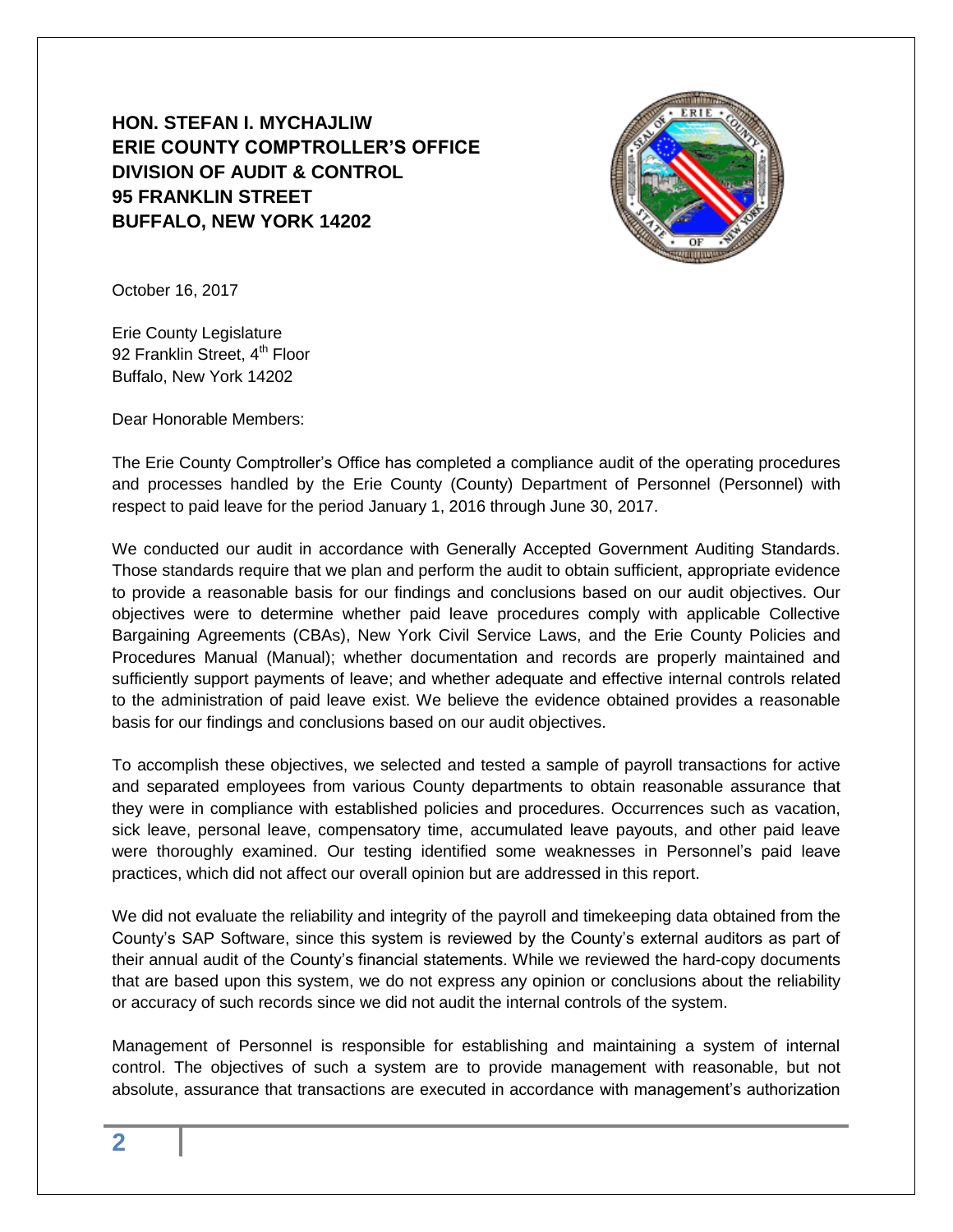and are recorded properly. Because of inherent limitations in the system of internal control, errors or irregularities may nevertheless occur and not be detected.

In our opinion, for the audit scope period examined, Personnel was in compliance with applicable CBAs, New York Civil Service Laws, and the Manual for the processing of payroll and paid leave transactions, except for the failure to specifically address the matter of "other paid leave" and "administrative leave" in written policies and procedures.

No specific matters adversely affecting compliance with applicable laws, rules, and procedures came to our attention, except as disclosed in this report. Our audit was made for the purpose previously described, and would not necessarily disclose all instances of non-compliance with respect to areas of operations not audited.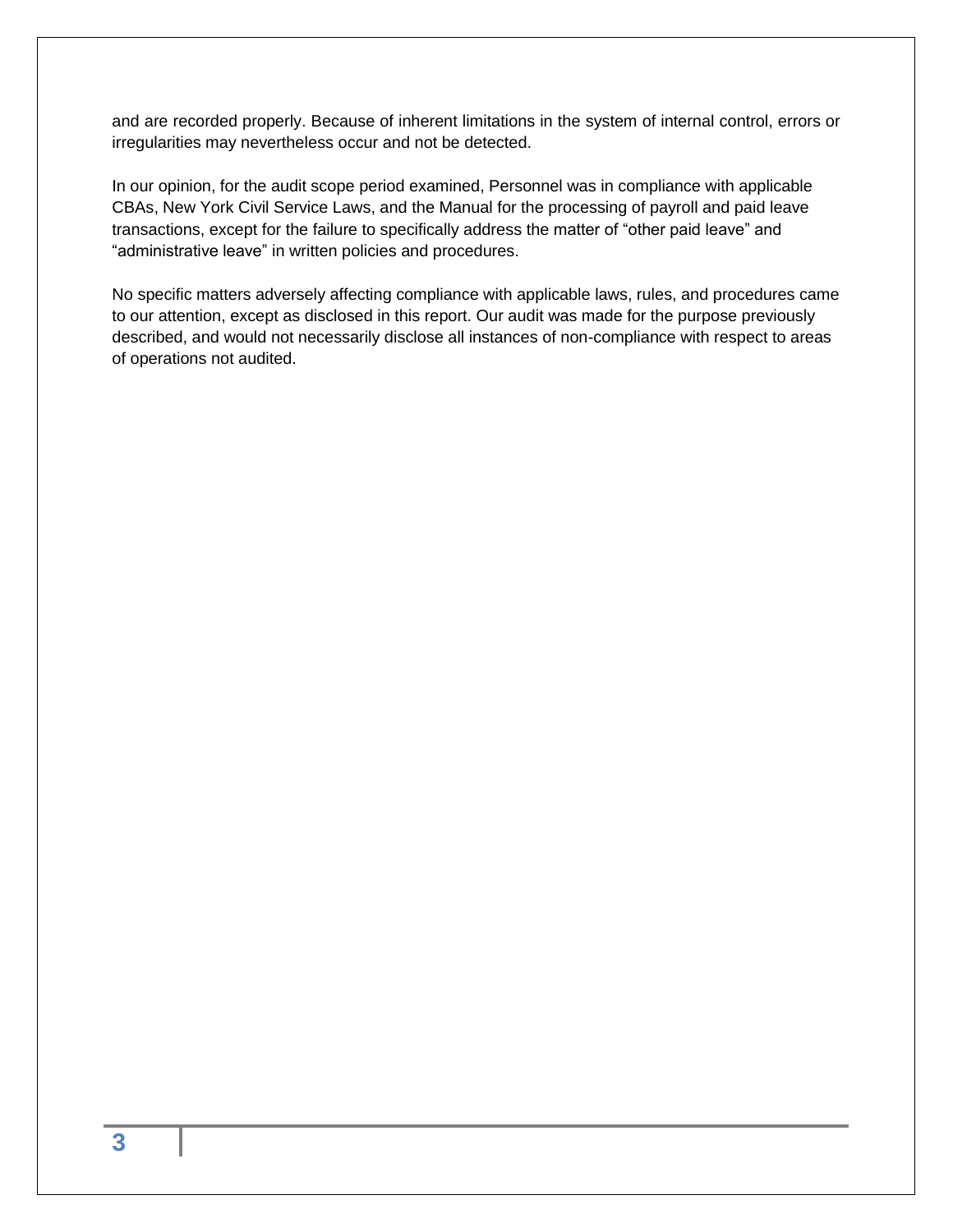## <span id="page-3-0"></span>**TABLE OF CONTENTS**

| SUMMARY OF PERSONNEL'S RESPONSE TO THE AUDIT REPORT 12 |  |
|--------------------------------------------------------|--|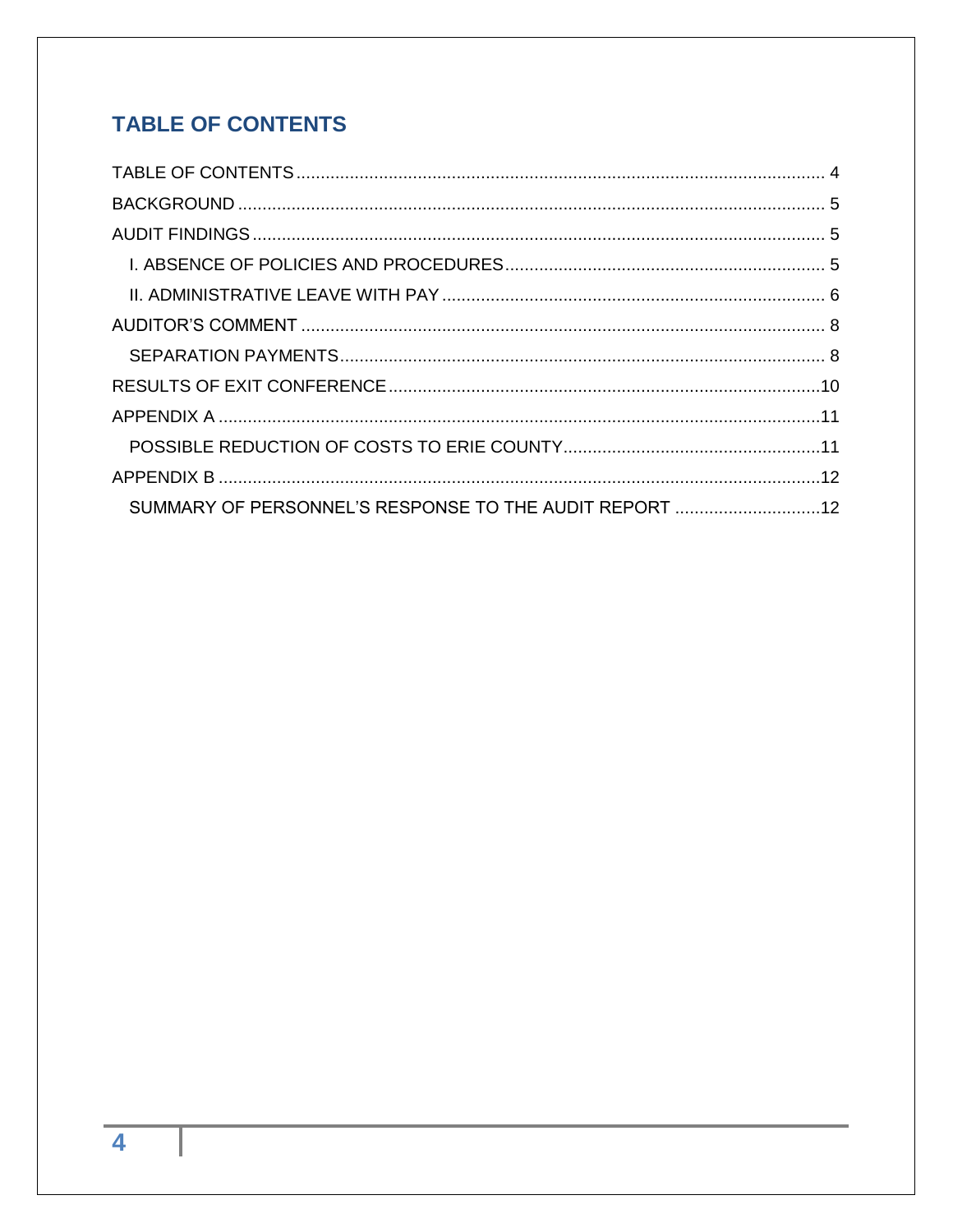#### <span id="page-4-0"></span>**BACKGROUND**

Personnel is responsible for implementing and maintaining programs and services that support and facilitate the recruiting, selection, hiring, development and retention of local government and school district employees located in the County based upon merit and in accordance with New York State Civil Service Laws and Regulations. The department also provides a full range of personnel administration services. These include position classification and compensation; fringe benefit development and administration; labor and employee relations; employee training and development; coordination of employee recruitment and selection; evaluation; and discipline programs and procedures.

Employee compensation and benefits are a significant operating cost to the County. As such, Personnel is responsible for producing approximately 5,150 payroll checks every other week and administering paid and unpaid leave entitlements for all employees of the County in accordance with applicable CBAs, New York State Civil Service Laws, and the Manual.

### <span id="page-4-2"></span><span id="page-4-1"></span>**AUDIT FINDINGS**

#### **I. ABSENCE OF POLICIES AND PROCEDURES**

The Manual does not specifically address the subject matter of other paid leave. We did not identify any single repository of policies and procedures related to the authorization, payment, and reporting of other paid leave, as well as no mechanism that is in place to clearly and easily communicate how departments and employees are to manage other paid leave.

During our audit, we reviewed the authorization and payment of other paid leave to employees in various stages of employment. We identified a number of instances where leave is not always reported accurately or consistently within or among departments. Although the ultimate decision lies with the Commissioner of Personnel, the request for leave is input for approval at the supervisory level, and thus it is of the utmost importance that there are common guidelines and an understanding of employee entitlements. Upon examination of notes submitted with other paid leave requests, it was apparent that various departments within the County were unclear as to when and how to exercise discretion when granting other paid leave.

We also noted that employees who were granted other paid leave continued to accrue leave benefits. These employees received other paid leave for the week prior to separation, accrued leave during a period work was not performed, and were allowed to cash out those benefits in the week following their last day of employment. None of these could be substantiated by the Manual or the individual CBAs, as they are silent with respect to the accrual of benefits when a person is no longer working.

Based on our analysis of payroll data, sixty-one (61) individuals from thirteen (13) County departments and offices lacked clear explanation as to why they received other paid leave for the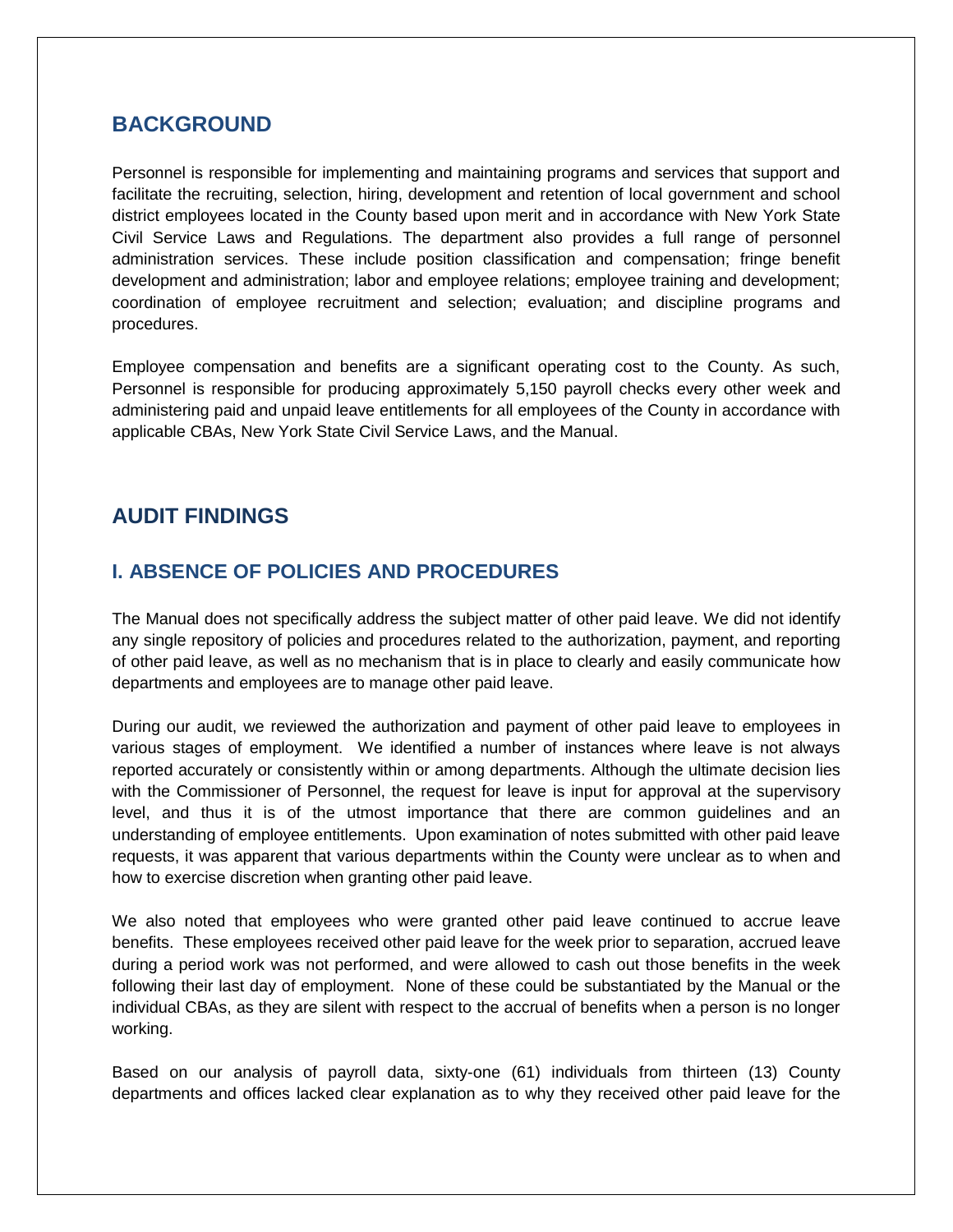period January 1, 2016 through June 30, 2017. Other paid leave payments totaled \$125,411.82 plus \$22,125.13 in accrued benefits for approximately 5,309 hours. Of these sixty-one (61), twenty-seven (27) received payments for the week following employee separation, twenty (20) were placed on administrative leave pending a conduct-related investigation, and fourteen (14) were paid other paid leave for medical evaluations, mandatory hearings, grievance procedures, and other work-related matters. For those departments / offices not noted in the table below, no exceptions were noted.

|                                              | Number of      | Other Paid Leave |              | Accrued         |
|----------------------------------------------|----------------|------------------|--------------|-----------------|
| Department                                   | Employees      | Hours            | Amount       | <b>Benefits</b> |
|                                              |                |                  |              |                 |
| <b>Central Police Services</b>               | 2              | 56.00            | \$1,680.75   | \$420.94        |
| <b>County Clerk</b>                          | 8              | 101.12           | 1,436.32     | 1,163.65        |
| Department of Health                         | 2              | 184.00           | 5,767.05     | 268.55          |
| Department of Mental Health                  |                | 1.67             | 50.75        | 327.60          |
| Department of Parks, Recreation and Forestry |                | 248.00           | 6,326.24     | 999.70          |
| Department of Personnel                      |                | 16.00            | 271.34       | 156.70          |
| Department of Public Works                   | 2              | 32.37            | 576.70       | 322.23          |
| Department of Social Services                | 33             | 3,714.25         | 89,478.43    | 13,173.25       |
| Division of Sewer Management                 | 3              | 69.10            | 1,106.43     | 452.15          |
| Information & Support Services               | 1              | 216.00           | 5,796.36     | 991.82          |
| Jail Management (Sheriff)                    | 2              | 64.00            | 1,333.75     | 577.44          |
| Probation                                    | $\overline{2}$ | 48.00            | 623.86       | 204.38          |
| <b>Youth Services Division</b>               | 3              | 558.50           | 10,963.84    | 3,066.72        |
|                                              |                |                  |              |                 |
| Totals                                       | 61             | 5,309.01         | \$125,411.82 | \$22,125.13     |

Departmental practices vary across County. Departments are not properly reporting other paid leave within their unit due to the lack of formalized policies and procedures. Clear and concise definitions and guidelines should be developed so that cases of other paid leave can be easily identified, addressed accordingly, and consistently applied throughout the County.

**WE RECOMMEND** that management of Personnel develop and implement explicit, consistent, and formally approved policies and procedures over other paid leave. These procedures should include:

- Guidelines that clearly distinguish and specifically address the purpose and use of other paid leave.
- Identification of the circumstances in which the application of other paid leave is appropriate.
- Implementation of controls to ensure that other paid leave is granted for purposes consistent with the stated intent of such leave.

#### <span id="page-5-0"></span>**II. ADMINISTRATIVE LEAVE WITH PAY**

Administrative leave is classified as other paid leave for payroll purposes. Departments have been instructed that other paid leave is not be used without the consent and approval from the Department of Personnel. We did not locate nor were we provided with any policy, procedure, or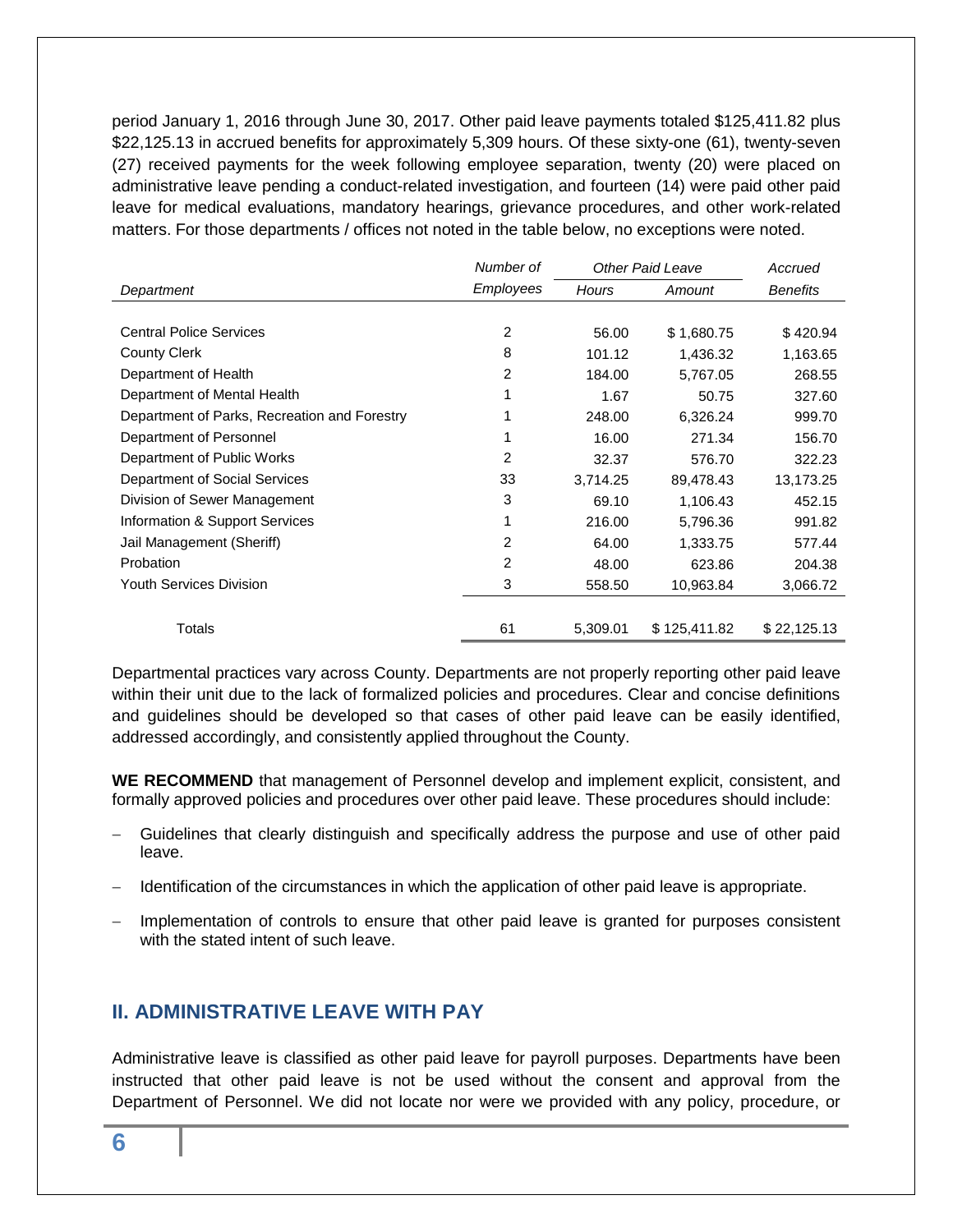directive related to the authorization, payment, and reporting of administrative leave. No mechanism is in place to clearly and easily communicate how departments and employees are to manage administrative leave.

Communication from the Department of Labor Relations, which frequently deals with such matters, states that administrative leave is not specifically addressed in the Manual or the CBAs, but it is an understood management practice and right used by the County to involuntarily place an employee on paid leave pending an investigation and preceding charges, without violating the employees' contractual rights or New York State Civil Service Law § 75.

New York State Civil Service Law § 75 (3) states that "pending the hearing and determination of charges of incompetency or misconduct, the officer or employee against whom such charges have been preferred may be suspended without pay for a period not exceeding thirty days. If such officer or employee is found guilty of the charges, the penalty or punishment may consist of a reprimand, a fine not to exceed one hundred dollars to be deducted from the salary or wages of such officer or employee, suspension without pay for a period not exceeding two months, demotion in grade and title, or dismissal from the service; provided, however, that the time during which an officer or employee is suspended without pay may be considered as part of the penalty. If he is acquitted, he shall be restored to his position with full pay for the period of suspension less the amount of any unemployment insurance benefits he may have received during such period."

Our analysis of payroll data for the period January 1, 2016 and June 30, 2017 noted that twenty (20) individuals were placed on paid administrative leave for a total of 3,588 hours. They received \$91,795.41 in other paid leave and \$13,101.63 in accrued benefits. Of these twenty (20), nine (9) remain presently employed with Erie County and eleven (11) were removed given the conductrelated investigation results.

|                                               | Number of | <b>Other Paid Leave</b> |             | Accrued     |
|-----------------------------------------------|-----------|-------------------------|-------------|-------------|
| Department                                    | Employees | Hours                   | Amount      | Benefits*   |
|                                               |           |                         |             |             |
| Active Employees:                             |           |                         |             |             |
| Department of Health                          | 1         | 136.00                  | \$3,388.03  | \$268.55    |
| <b>Youth Detention Services</b>               | 1         | 206.50                  | 3,540.85    | 845.00      |
| Department of Social Services                 | 5         | 1,568.00                | 52,118.50   | 6,100.86    |
| Division of Sewer Management                  | 2         | 40.00                   | 681.19      | 339.63      |
|                                               | 9         | 1,950.50                | \$59,728.57 | \$7,554.04  |
|                                               |           |                         |             |             |
| Separated Employees:                          |           |                         |             |             |
| <b>Central Polices Services</b>               | 1         | 32.00                   | \$1,249.54  | \$420.94    |
| Department of Personnel                       |           | 16.00                   | 271.34      | 156.70      |
| Department of Public Works                    |           | 28.00                   | 502.77      | 165.91      |
| Department of Social Services                 | 7         | 1,313.45                | 23,716.95   | 3,804.34    |
| Department of Parks, Recreation, and Forestry |           | 248.00                  | 6,326.24    | 999.70      |
|                                               | 11        | 1,637.45                | \$32,066.84 | \$5,547.59  |
|                                               |           |                         |             |             |
| Totals                                        | 20        | 3,587.95                | \$91,795.41 | \$13,101.63 |

\* Accrued benefits do not include any healthcare or insurance-related benefits.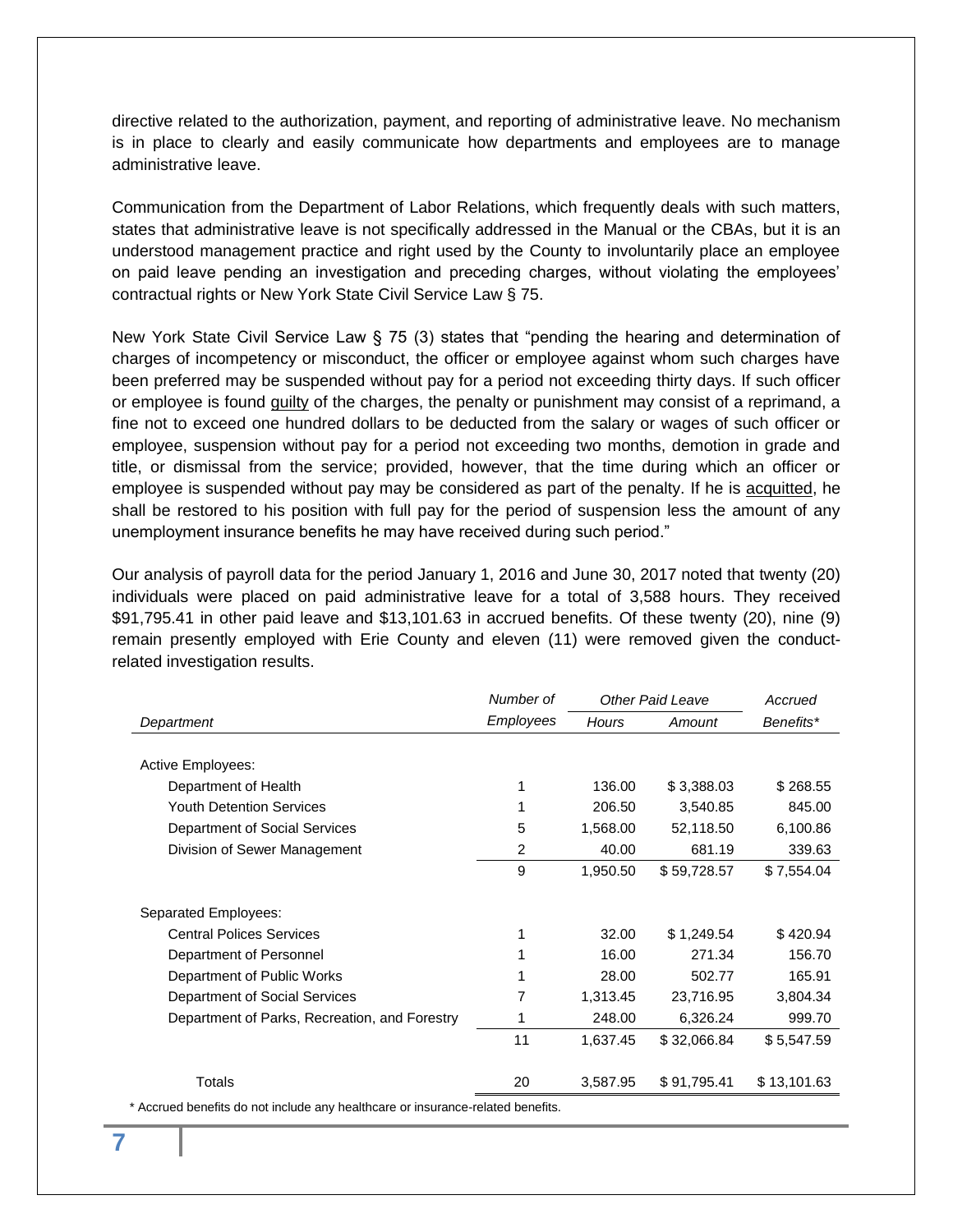For the eleven (11) employees that were removed pending the conduct-related investigation results, it cost the County \$32,066.84 in other paid leave payments and \$5,547.59 in accrued benefits payments, totaling \$37,614.43 (Appendix A).

According to New York State Civil Service Law § 75 (3), employees may be suspended for up to thirty days rather than put on administrative leave; the results of conduct-related investigations would govern whether the employees will recoup any missed benefits. **WE RECOMMEND** that management of Personnel strongly consider following New York State Civil Service Law § 75 (3) and place individuals on leave without pay in lieu of paid administrative leave.

Paid administrative leave is an annual cost to the taxpayers of the County that is incurred without the benefit of policies and procedures mandating its necessity. **WE RECOMMEND** that management of Personnel develop and implement explicit policies and procedures for paid administrative leave. These procedures should include:

- Clear and concise definitions and guidelines, other than the sole guidance from the Department of Labor Relations, should be developed so that administrative leave cases can be easily identified, addressed accordingly, and consistently applied throughout the County.
- Identification of the circumstances in which the application of administrative leave is appropriate and cost effective.
- Implementation of controls to ensure that administrative leave is granted for purposes consistent with the stated intent of such leave.

### <span id="page-7-1"></span><span id="page-7-0"></span>**AUDITOR'S COMMENT**

#### **SEPARATION PAYMENTS**

"Separation" is defined as the end of an employment relationship. Upon separation, employees are entitled to either a *working notice* or *payment in lieu of notice* of up to five (5) days. A "working notice" requires an employee to work through the notice period, while "payment in lieu of notice" allows for the employee to receive full payment equal to the amount the employee would have been paid if they worked through the notice period, without accruing any leave benefits. Conversely, an employee who resigns, or voluntarily quits employment, is not entitled to a working notice or separation pay. An exception exists, which allows employees to resign rather than be discharged in misconduct-related cases and still receive separation payments.

During our audit, we noticed twenty-seven (27) individuals received separation payments for a total of \$19,461.77 (Appendix A). The employees were discharged for failure of probation or voluntarily resigned per the exception previously mentioned. Our examination revealed an inconsistency in the application and processing of these payments. Although the majority of individuals received separation payments equivalent to one-week pay, there were nine (9) that received less than forty (40) hours due to using their leave benefits at the time. This lack of consistency, coupled with the lack of guidance related to separation payments, allows for errors to occur without being noticed.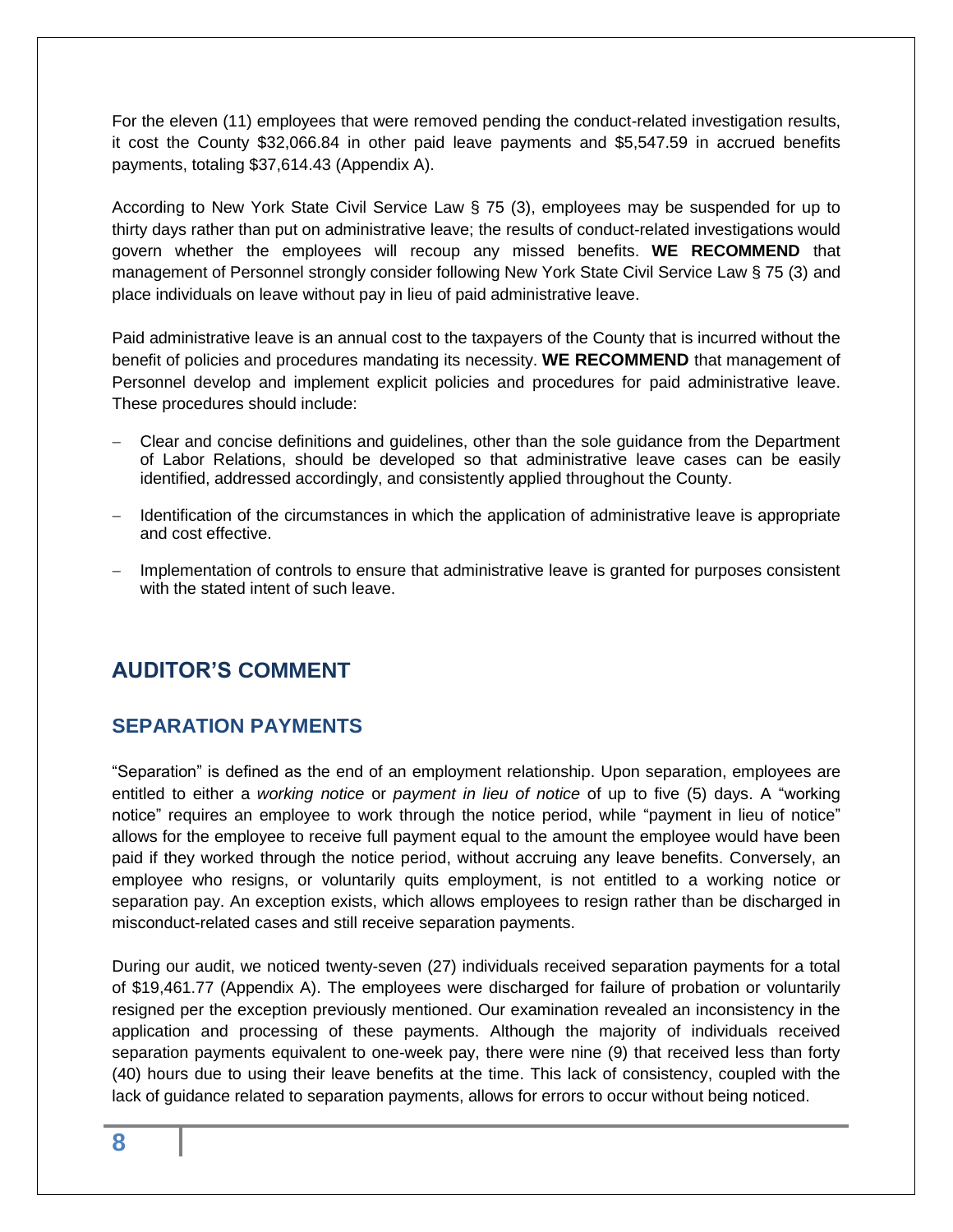While we acknowledge Personnel's rationale behind the use of separation payments, there should be appropriate checks and balances in place. Therefore, in order to reduce separation payments, **WE RECOMMEND** that written policies and procedures be developed to provide reasonable assurance that such payments are authorized, processed, and properly reported. Furthermore, **WE RECOMMEND** that copies of related "separation reports" be placed as note attachments in the payroll software for all separated employees as support for these types of "other paid leave," unless constrained by confidentiality restrictions. All separation-related payments should be monitored and reviewed routinely by Personnel.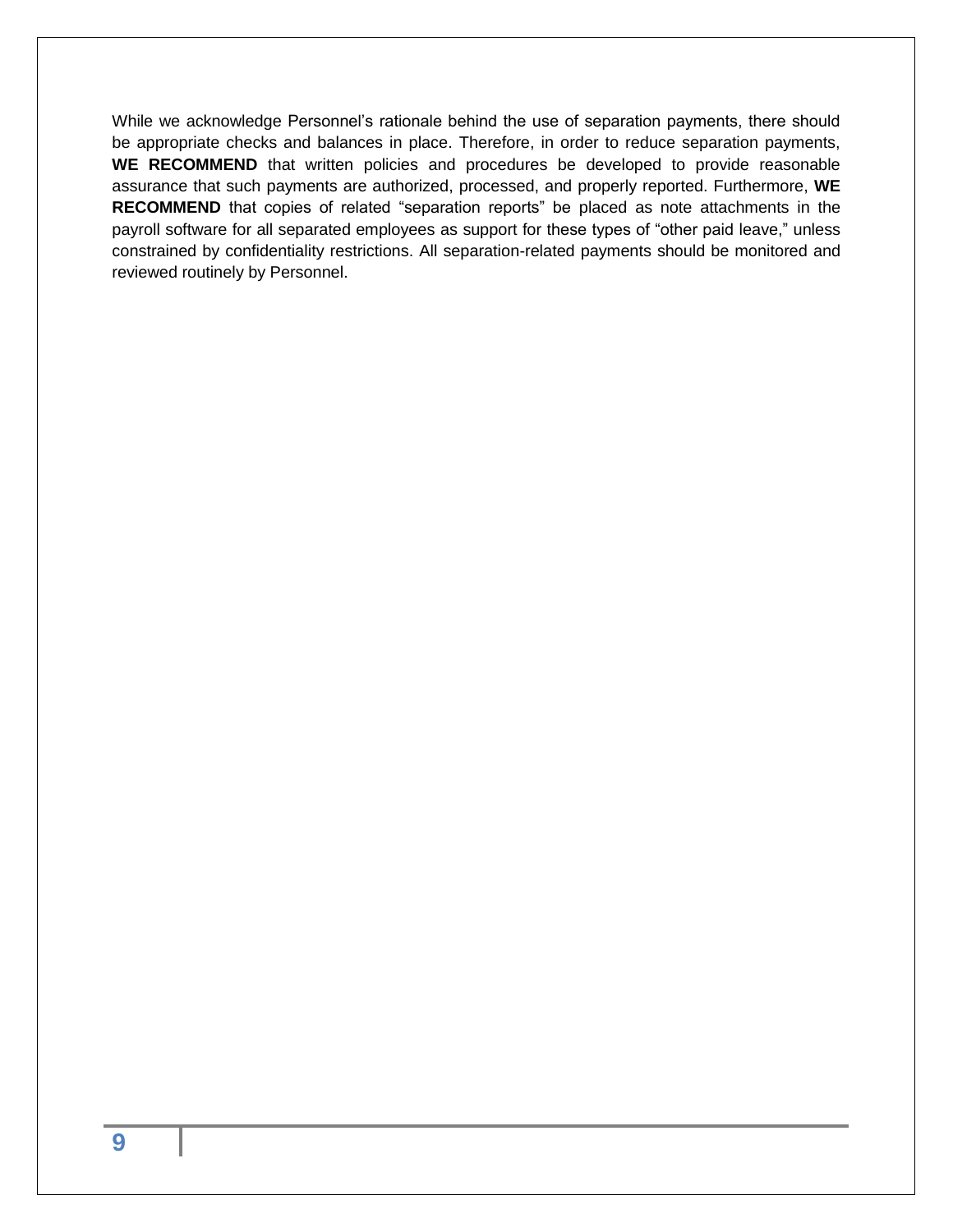### <span id="page-9-0"></span>**RESULTS OF EXIT CONFERENCE**

An exit conference was held on January 30, 2018 with the Commissioner of Personnel, a member of his staff, and a representative from Budget and Management.

The draft of the audit report was reviewed and included a discussion of both the Audit Findings as well as the Auditor Comments. There was no objection to the content of the report and the auditee was in general agreement with the information it contained. We were provided with the department's written response to the audit report, which we have summarized and included as Appendix B.

The Erie County Comptroller's Office would like to thank the Commissioner and staff of the Department of Personnel for the courtesy and timely cooperation extended to us during the audit.

#### **ERIE COUNTY COMPTROLLER'S OFFICE**

Cc: Hon. Mark C. Poloncarz, County Executive David A. Palmer, Commissioner of Personnel Robert W. Keating, Director of Budget and Management Erie County Fiscal Stability Authority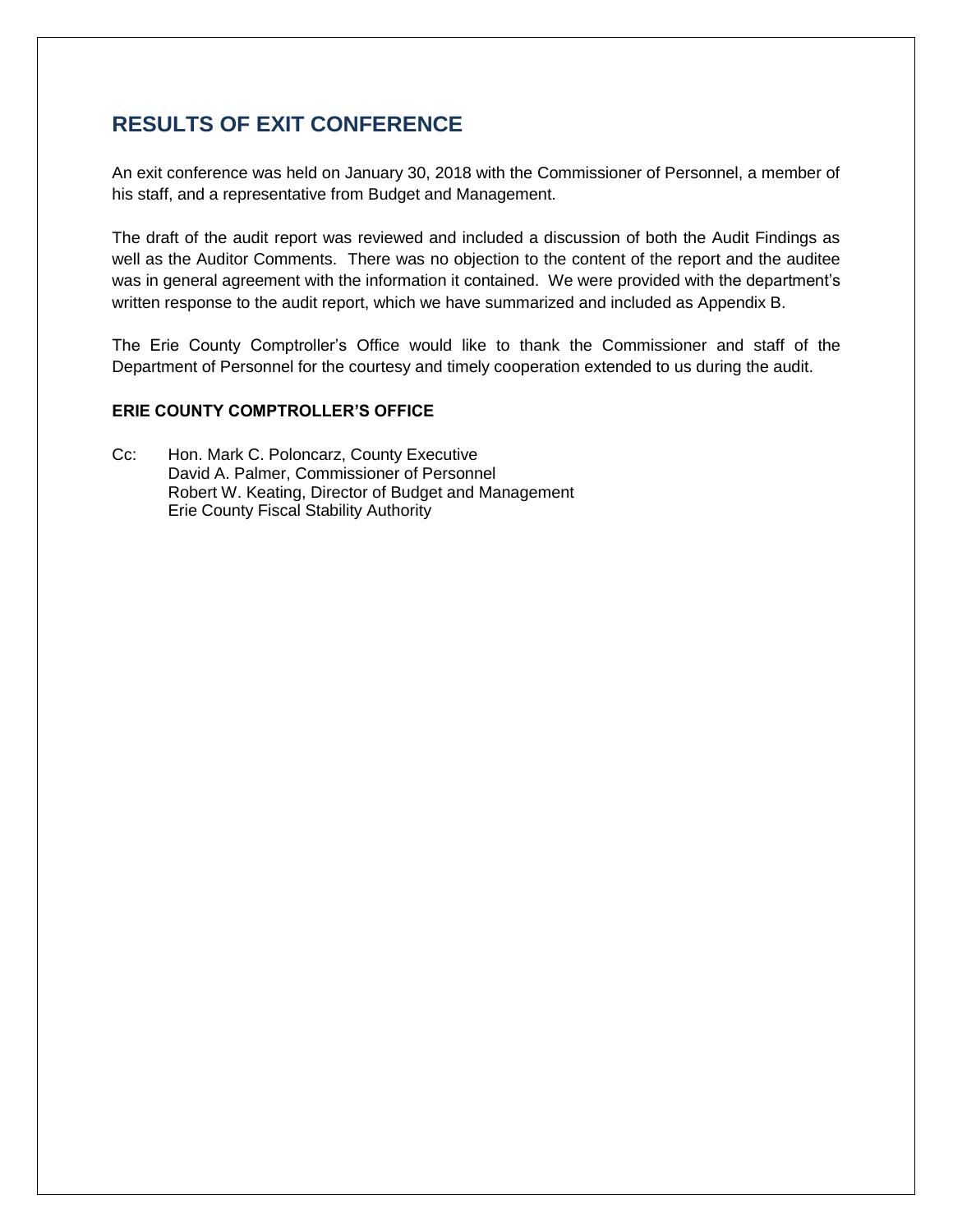## <span id="page-10-0"></span>**APPENDIX A**

### <span id="page-10-1"></span>**POSSIBLE REDUCTION OF COSTS TO ERIE COUNTY**

As a result of our audit, the following table portrays the costs that Erie County has incurred through payment of wages and benefits to employees who have been separated or removed as well as payments to employees put on paid administrative leave and were subsequently terminated.

| Possible Reduction of Costs to Erie County                                                          | Amount                   |
|-----------------------------------------------------------------------------------------------------|--------------------------|
| <b>Employee Separation or Removal Payments</b><br>Paid Administrative Leave To Terminated Employees | \$19,461.77<br>37,614.43 |
| Total                                                                                               | \$57,076.20              |
|                                                                                                     |                          |

The inconsistent application and processing of these payments over the past eighteen (18) months is indicative that past practices create the potential for errors to occur, which is a direct cost to the County and its taxpayers.